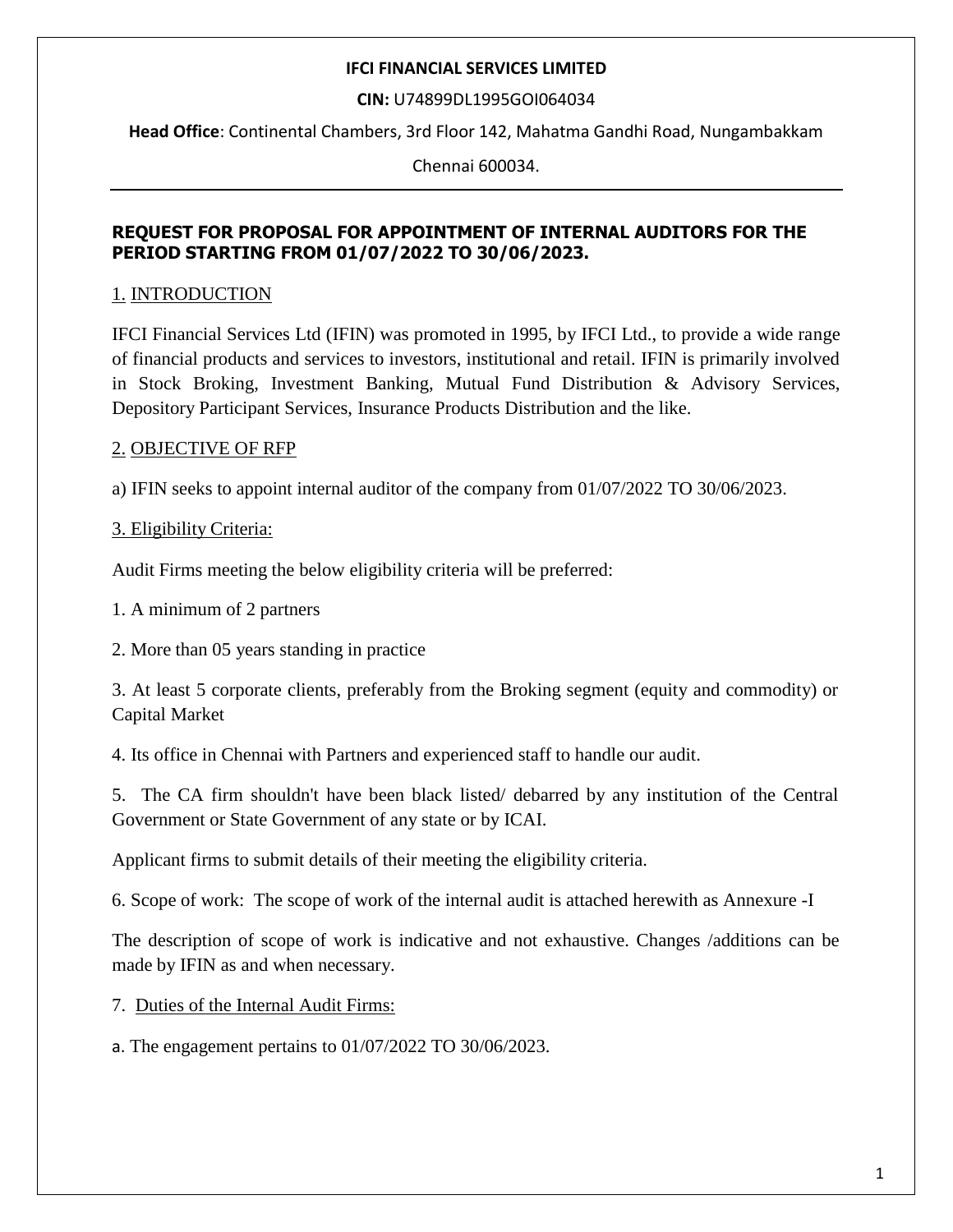#### **CIN:** U74899DL1995GOI064034

**Head Office**: Continental Chambers, 3rd Floor 142, Mahatma Gandhi Road, Nungambakkam

Chennai 600034.

b. The internal audit report to be issued on quarterly basis to management of IFIN for all the areas/ departments for adherences to regulatory/ exchange/ statute requirements and the laid down systems, procedures , risk mitigation measures and internal controls including review and strengthening of control, systems, processes, risk measures, SOP, Policies and Manuals w.r.t the business needs and applicable regulatory/exchange/ statute requirements to provide for transparent and good corporate governance practices.

c. The audit will cover the current state of the company's risk management process, the controls environment, detect significant errors, irregularities, and material weaknesses in internal control while recommending to the management regarding improvements in controls to help strengthen control deficiencies. It will also provide assurance over compliance with laws and regulations while reporting on incidents of non-compliance identified and its regularisation. It will also cover auditor's assessment on how the company responds to new risks and how the business is likely to undergo significant change in its operations, or changes in external risks and business environment.

d. The Internal Audit will comprise a 100% audit on all aspects including all transactions, processes, systems, entries and related while also focusing on the applicable requirements of regulations and all aspects of client on-boarding, servicing, compliances and reporting.

## 6. AUDIT FEES FORMAT:

The interested firms need to quote audit fees in the given format:

Quarterly Internal Audit Fees Rs \_

Out of Pocket Expenses

The fee is exclusive of any applicable taxes and levies, if any.

7. Mode of Submission of Application:

a) Only one application will be accepted from the audit firms against the RFP.

b) The audit firms are requested to submit their application on the letter head duly signed by the partner of the audit firm along with the following documents:

i) Application along with fees quotation in the given format as point no. 6. (As Annexure A);

ii) Brief Profile of audit firms along with the details and experience of the partners;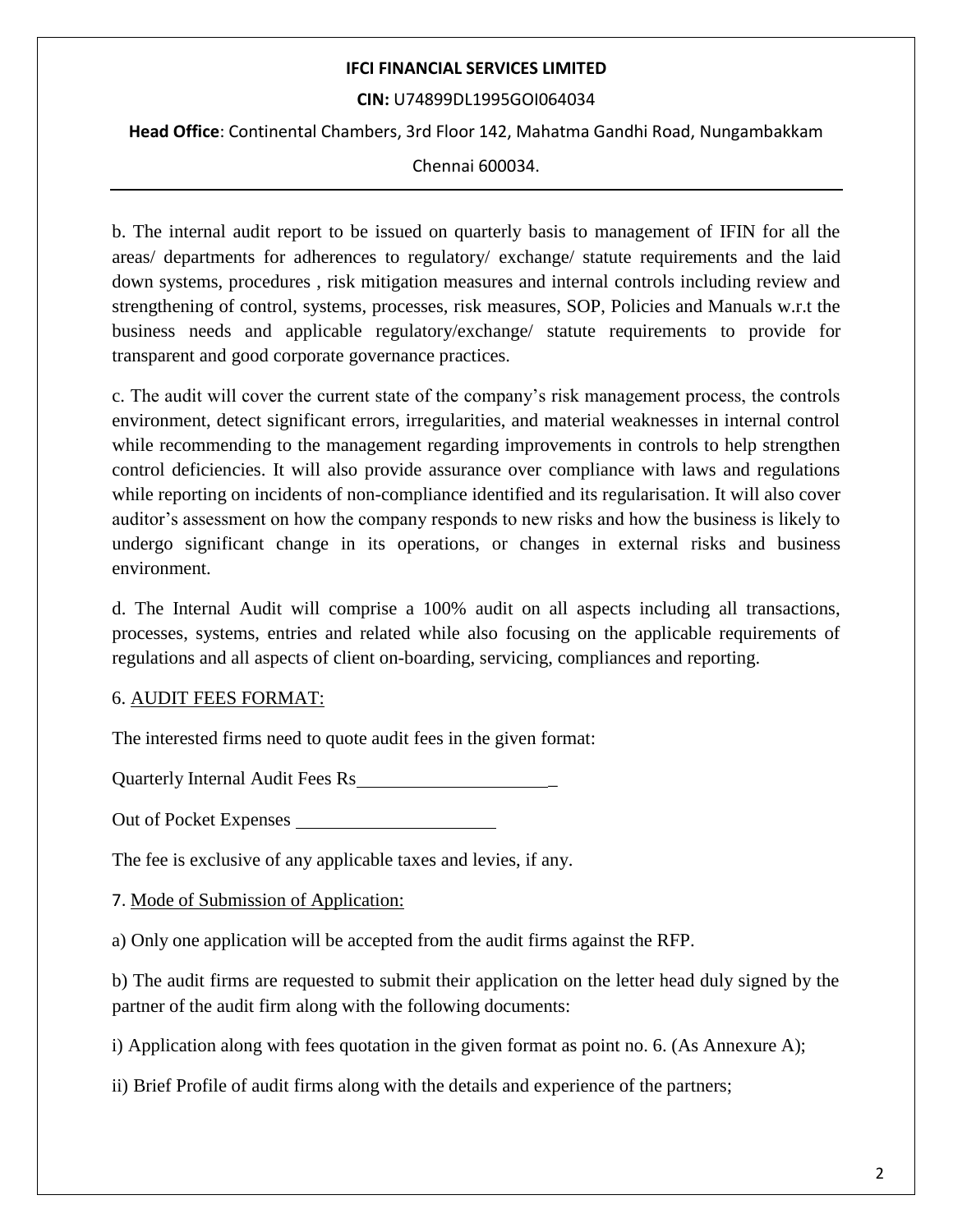#### **CIN:** U74899DL1995GOI064034

**Head Office**: Continental Chambers, 3rd Floor 142, Mahatma Gandhi Road, Nungambakkam

Chennai 600034.

iii) List of existing Clientele;

v) Details of work or assignment handled in Stock /Commodity broking firm (As per Annexure B)

c) Application in response to this RFP can be submitted through following two modes:

1. through E-mail along with the supporting documents at [cs@ifinltd.in](mailto:cs@ifinltd.in) with subject line- "For Appointment of Internal Auditor for 01/07/2022 TO 30/06/2023. The application submitted along with supporting documents shall be in password protected pdf file. The password shall be disclosed by the audit firms on the day of opening of bid.

2. Application in response to this RFP can also be submitted through post/ hand delivery in sealed envelopes super scribed with "For Appointment of Internal Auditor for 01/07/2022 TO 30/06/2023." along with supporting documents to the following:

To, Chief Financial Officer, IFCI Financial Services Limited, Continental Chambers, 3rd Floor,142 Mahatma Gandhi Road, Nungambakkam, Chennai-600034, Tamil Nadu.

## **Schedule of Events, contact & communication details**

| 1. Brief Description of the RFP                      | : Internal Audit for 01/07/2022 TO 30/06/2023. |  |
|------------------------------------------------------|------------------------------------------------|--|
| 2. Company's Address for                             | : IFCI Financial Services Limited.             |  |
| Communication and                                    | Continental Chambers, 3rd Floor,               |  |
| Submission of Tender                                 | 142, Mahatma Gandhi Road,                      |  |
|                                                      | Nungambakkam, Chennai 600034.                  |  |
| 3. Date of issue /publication :                      |                                                |  |
| 4. Opening date for Submission of Bid:<br>25.04.2022 |                                                |  |
| 01.05.2022<br>5. Closing date for Submission of Bid: |                                                |  |
| 6. Contact Person for any                            |                                                |  |
| Clarification<br>$\ddot{\phantom{a}}$                | Mr. A V Pushparaj, CFO                         |  |
| 7. Contact E-mail ids                                | pushparajav@ifinltd.in                         |  |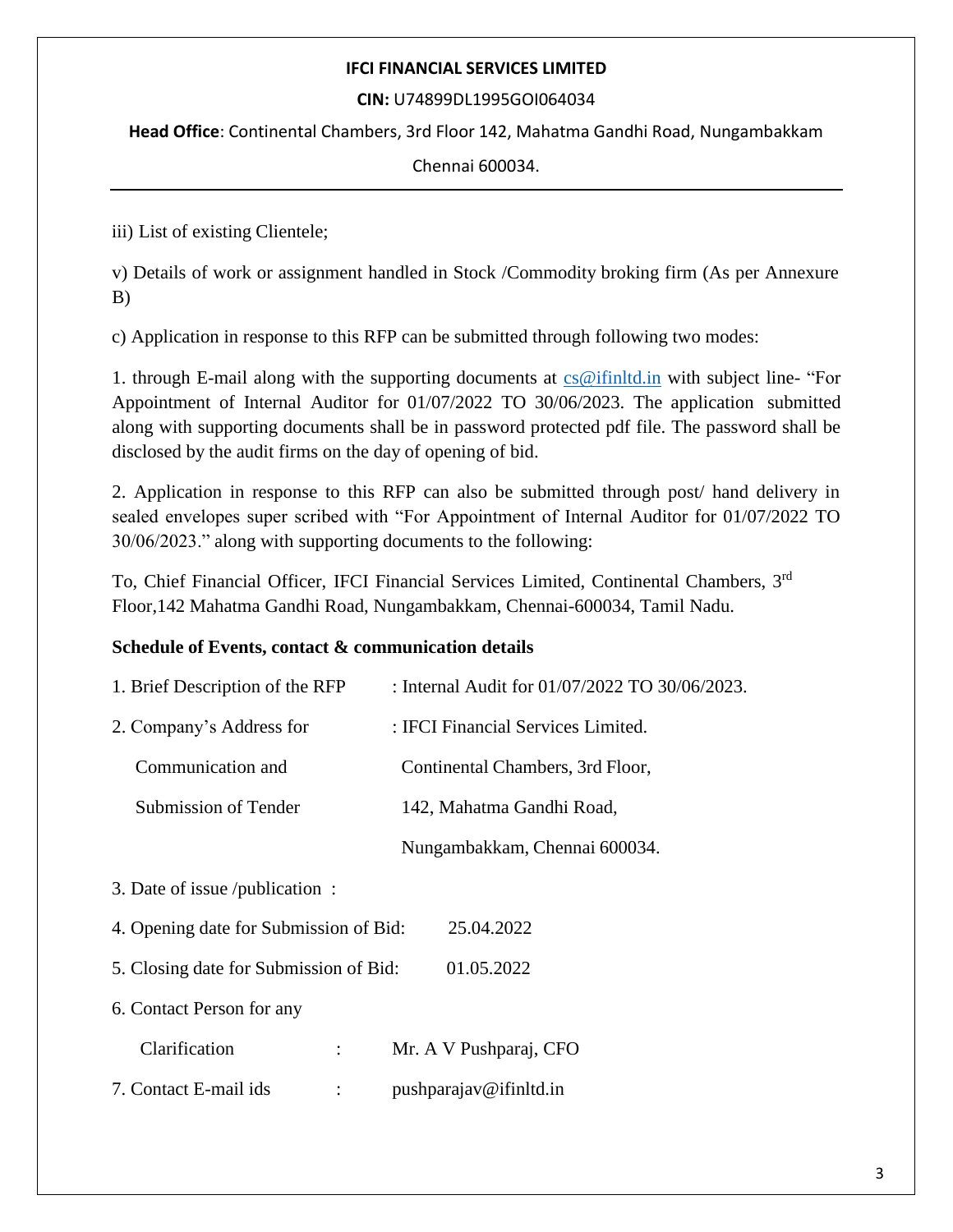**CIN:** U74899DL1995GOI064034

**Head Office**: Continental Chambers, 3rd Floor 142, Mahatma Gandhi Road, Nungambakkam

Chennai 600034.

**Annexure – A: Proposal Format**

(To be submitted on Respondents Audit Firm's letter head)

**Application for engagement of Internal Audit:**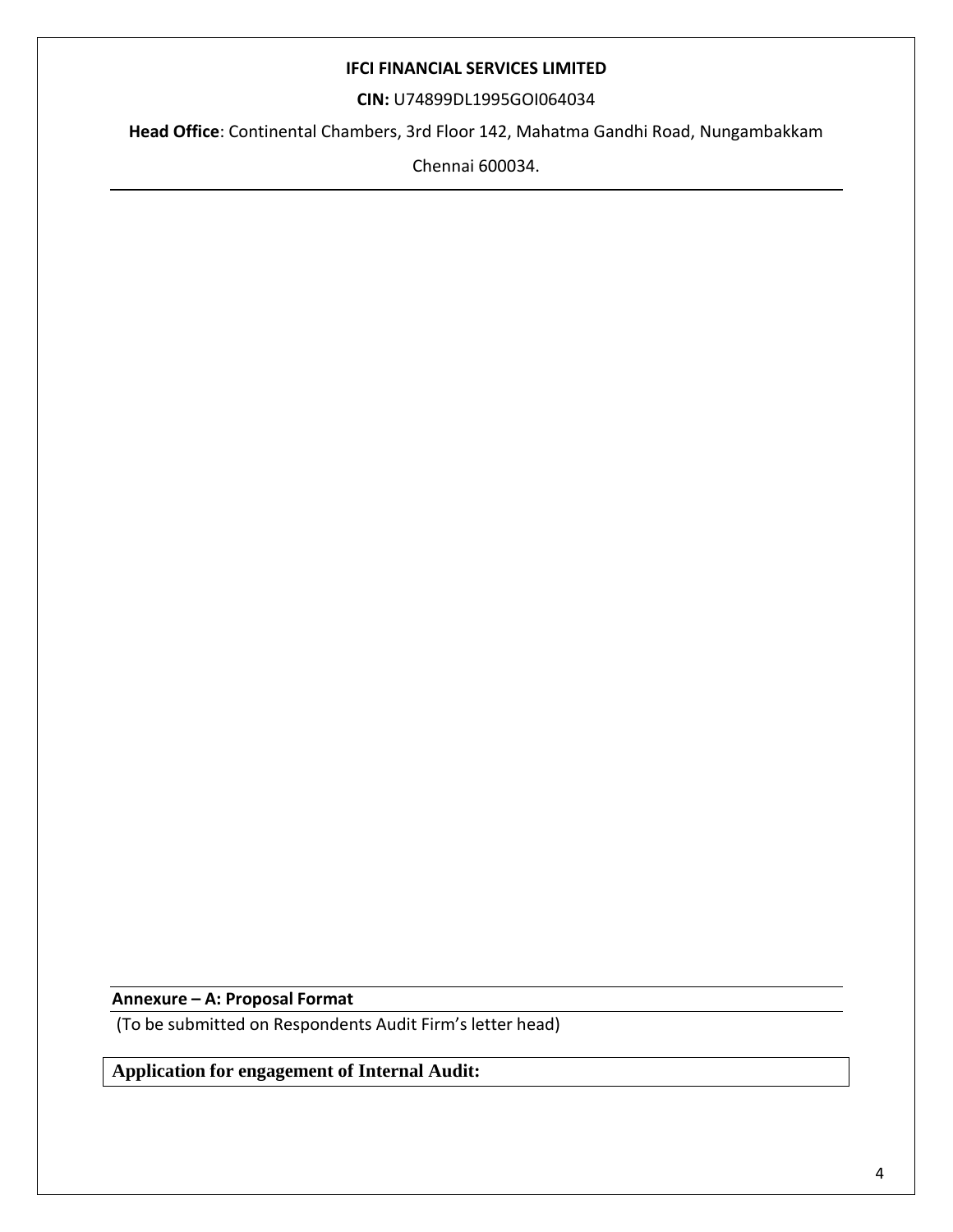#### **CIN:** U74899DL1995GOI064034

**Head Office**: Continental Chambers, 3rd Floor 142, Mahatma Gandhi Road, Nungambakkam

Chennai 600034.

1. Name of the Audit Firm:

2. Year of Establishment of the Firm: (With documentary evidence)

(i) In case of Company, a certified copy of the certificate of incorporation.

(ii) In case of Partnership Firm, along with a certified copy of the Partnership Deed.

3. Firm registration number

4. PAN Number issued by Income Tax Department. (Attach photocopy of PAN card)

5. a) Period of Practice

b) Place of Practice,

6. Address Details:

(a) Office:

(b) Residence:

6. Contact No. of Firm with Email Id.:

7. Name(s) and Contact details of the Authorised person/ Managing Partner(s):

8. Details of Following:

 $(i)$  GST N<sub>0</sub> $-$ 

10 Names of the Partner & other team members:

(i) Partner (ii) Sr. Associate(s) (iii) Associate(s)

11. Areas of Specializations:

12. Details of office/chambers Pan-India:

13. Quotation of fees as per prescribed format in point 6):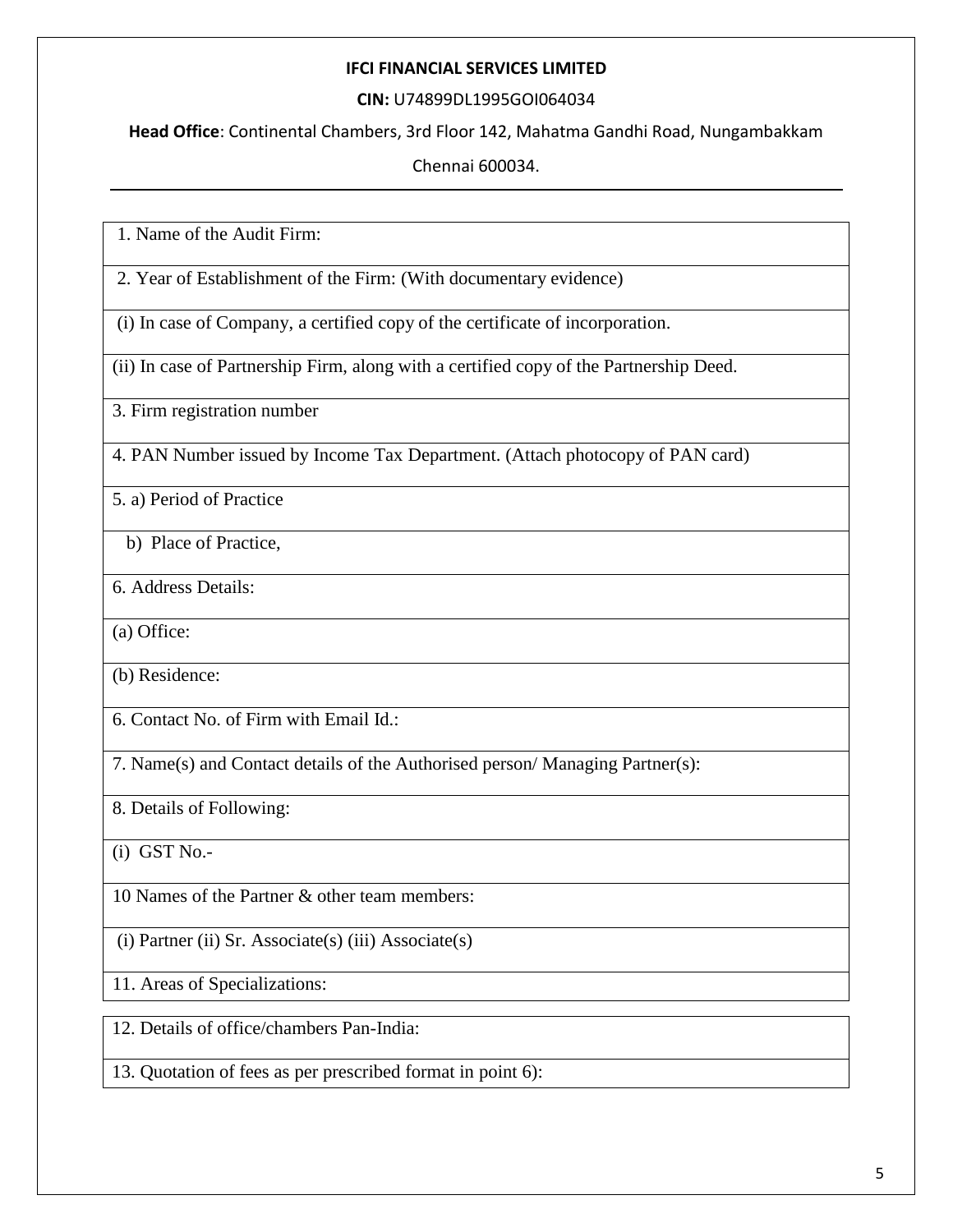# **CIN:** U74899DL1995GOI064034

**Head Office**: Continental Chambers, 3rd Floor 142, Mahatma Gandhi Road, Nungambakkam

Chennai 600034.

| Declaration:                                                                                   |  |  |
|------------------------------------------------------------------------------------------------|--|--|
| I/We hereby declare that I/We have verified the details indicated above and also confirm that  |  |  |
| all the information submitted is true to the best of my/our knowledge.                         |  |  |
| (Signature with seal                                                                           |  |  |
| Name: $\frac{1}{\sqrt{1-\frac{1}{2}}\sqrt{1-\frac{1}{2}}\left(\frac{1}{2}-\frac{1}{2}\right)}$ |  |  |
| (Authorized Signatory/Partner / Managing Partner)                                              |  |  |
| Date:                                                                                          |  |  |
| Place:                                                                                         |  |  |
|                                                                                                |  |  |

# **Annexure – B: Format for Relevant Engagements**

Please use the format below to provide information of the relevant engagements of the firms with Broking firm/ Exchange/ Clearing Corporation/ Depository/ Depository Participant.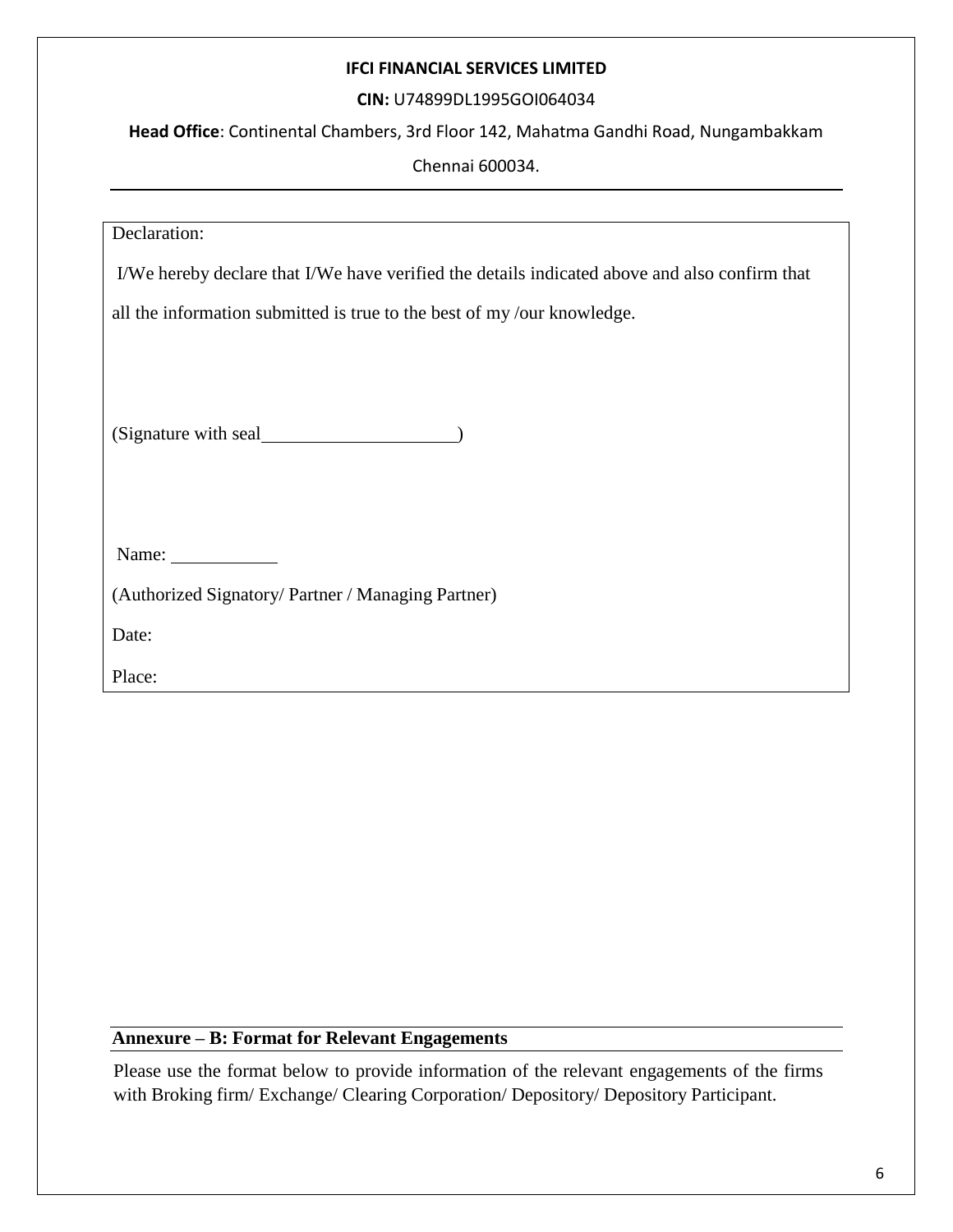**CIN:** U74899DL1995GOI064034

**Head Office**: Continental Chambers, 3rd Floor 142, Mahatma Gandhi Road, Nungambakkam

Chennai 600034.

| Name of the Client (Broking firm/ Exchange/<br>Clearing Corporation/ Depository/ Depository<br>Participant) |  |
|-------------------------------------------------------------------------------------------------------------|--|
| Description of the Major assignments (Attach<br>copy of the letter of assignment)                           |  |

# **(Signature of Authorized Signatory/ Partner / Managing Partner of respondent)**

Full Name & Designation of Authorized Signatory/ Partner / Managing Partner

Date:

**Seal of Respondent**

#### **SCOPE FOR INTERNAL AUDITORS**

## **INTRODUCTION:**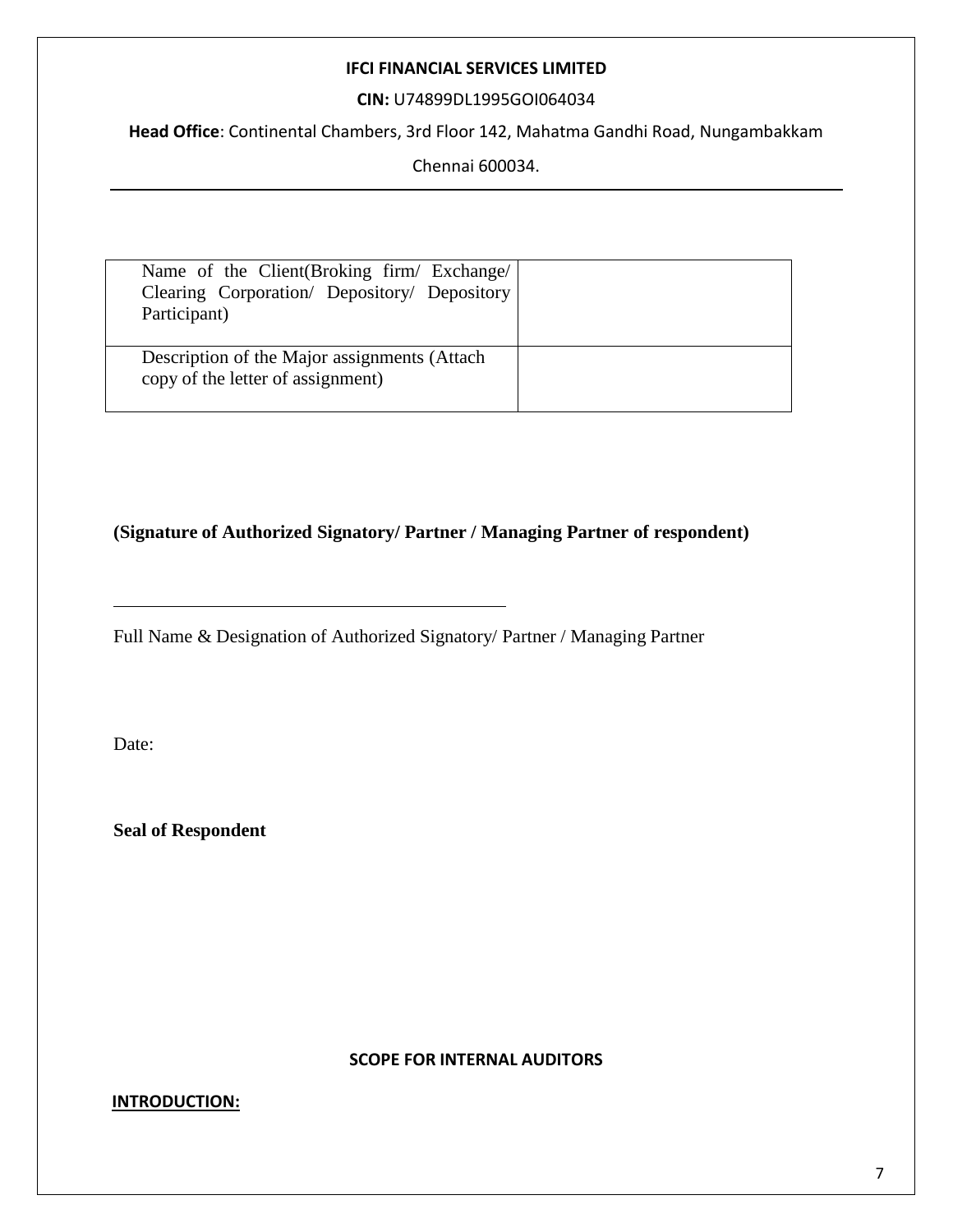#### **CIN:** U74899DL1995GOI064034

**Head Office**: Continental Chambers, 3rd Floor 142, Mahatma Gandhi Road, Nungambakkam

Chennai 600034.

IFCI Financial Services Ltd (IFIN) was promoted in 1995, by IFCI Ltd., to provide a wide range of financial products and services to investors, institutional and retail. IFIN is primarily involved in Stock Broking, Investment Banking, Mutual Fund Distribution & Advisory Services, Depository Participant Services, Insurance Products Distribution and the like..

- 1. Physical Verification of Cash
- 2. Audit of the Financial Books including:
	- $\triangleright$  Verification of Cash Payment Vouchers
	- Verification of Bank Payment Vouchers
	- $\triangleright$  Verification of Bank Reconciliation Statement
	- $\triangleright$  Verification of Accounting and operations masters
	- $\triangleright$  Verification of Journal Vouchers
	- $\triangleright$  Verification of Tax and all statutory requirement compliances
	- $\triangleright$  Scrutiny of General Ledger, Party / Client Ledgers.
	- $\triangleright$  Verification of Incomes recognized during the period of Audit
- 3. Verification of Pro- Trade transactions and Reconciliation of the Holdings in the account.
- 4. Verification of Fixed Assets Register, additions / deletions to Fixed Assets.
- 5. Review of all Statutory Compliance
- 6. Verification of Rental/ Lease Agreements
- 7. Verification of Insurance Policies adequacy or otherwise of the cover taken.
- 8. Verification of all Payroll related transactions
- 9. Verification of the operational Books including: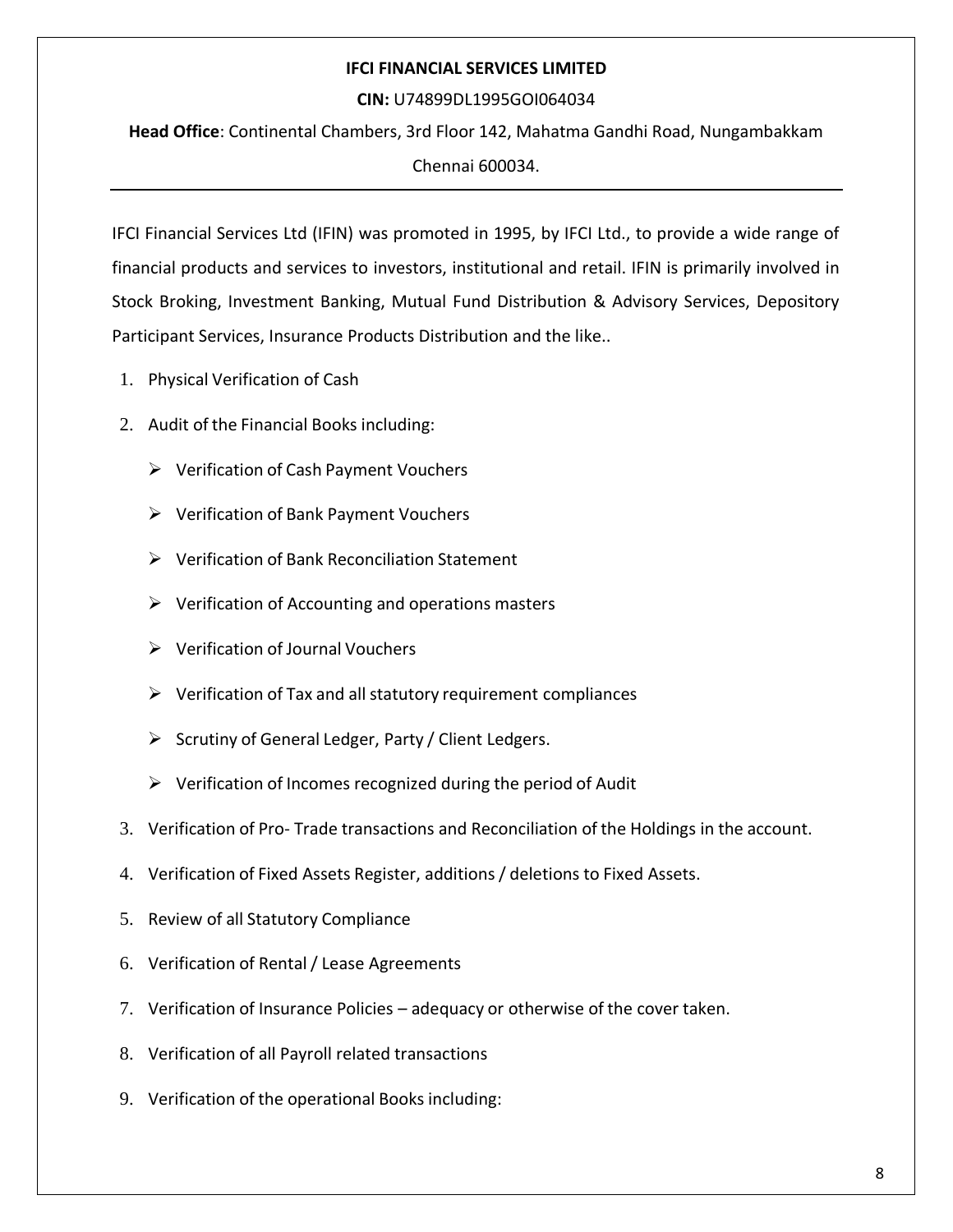#### **CIN:** U74899DL1995GOI064034

**Head Office**: Continental Chambers, 3rd Floor 142, Mahatma Gandhi Road, Nungambakkam

Chennai 600034.

- $\triangleright$  Exchange wise accounts like Pool Account, Settlement Account and Beneficiary Account
- $\triangleright$  Contract Notes
- $\triangleright$  Transaction Statement of Beneficiary Accounts
- Ledgers like Client ledger, Demat Ledger & Dividend Ledger
- Master Details like Client Master, Ledger Master and Company Master.
- $\triangleright$  Register of Securities client wise and scrip wise.
- $\triangleright$  Review of Client wise outstanding and collaterals available as security
- 10. To ascertain whether the provisions of the securities law and the directions and/or circulars issued thereunder by SEBI/Exchanges are being complied with.
- 11. Review of Internal control procedures.
- 12. To review the Inspection Report given by BSE/NSE/MSEI, SEBI or any other regulators, if there is any inspection(s) conducted during the quarter under report.
- 13. Verification of information on Related Party Transactions to be submitted to board as to its correctness and adequacy
- 14. To Conduct Concurrent Audit and internal audit of DP Operations on daily basis as per the guidelines/ circulars of NSDL and CDSL, being issued by them from time to time in this regard
- 15. Auditor may verify any transactions/items which effects either directly or indirectly operations of the company.
- 16. To provide, in the quarterly Internal Audit Report, information regarding important observations made by these Regulators during their inspection conducted during the quarter under report and the responses of the Company on such observations / queries.